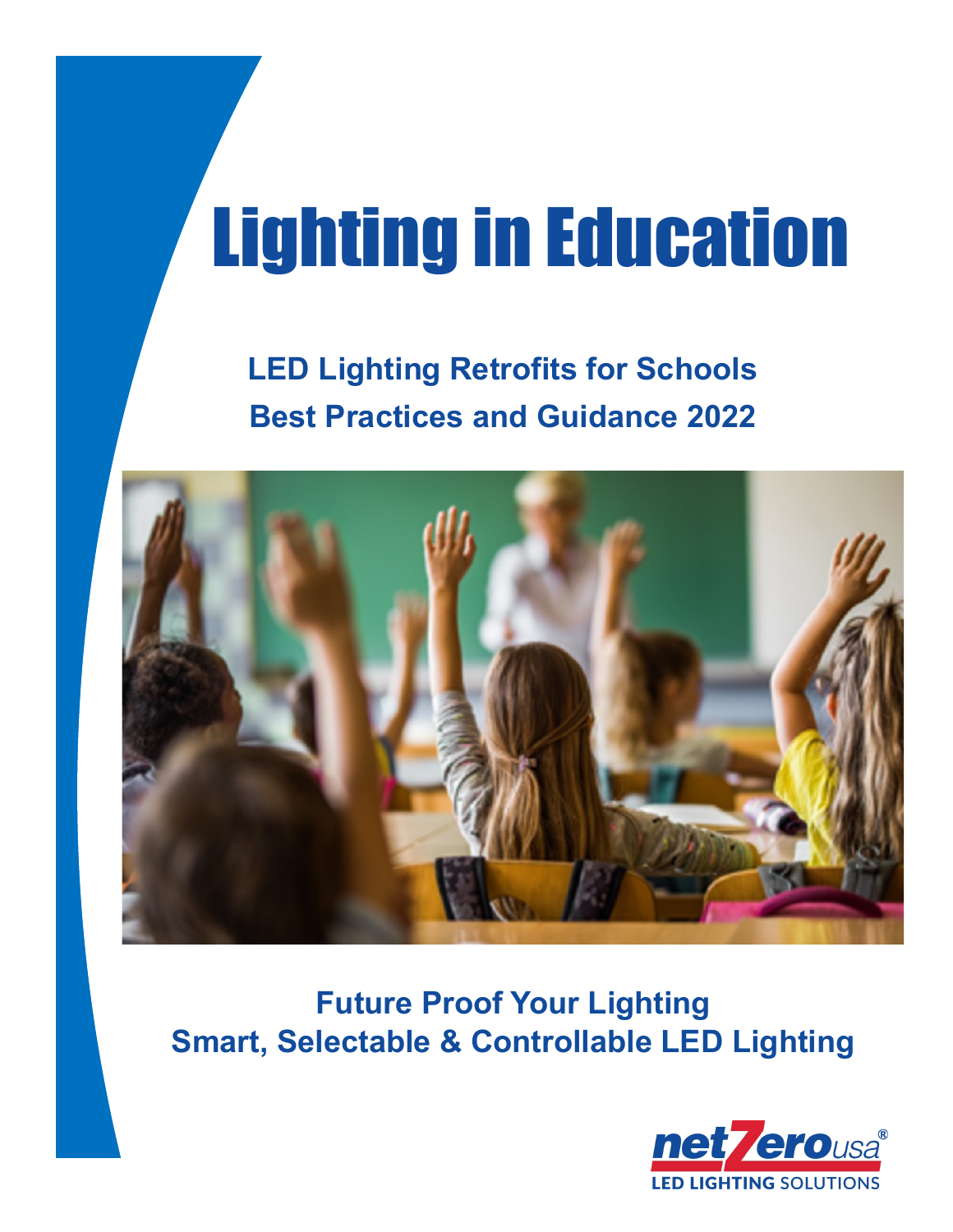

The Department of Energy describes the next generation of integrated classroom lighting systems as "a highly energy efficient, fully-dimmable, tunable/selectable white-LED lighting system, noting that classroom lighting must be flexible and easy to use to accommodate different teaching methods, and serve how students of all ages learn.

#### **Classroom Lighting Design / LED Light Fixtures for Schools and Educational Facilities**

The role of lighting in knowledge acquisition and the process of learning is fundamental. Proper lighting design and application is critical in providing an environment that meets the needs of students and instructors, classroom lighting should support health, well-being and performance within the classroom. The priority of classroom lighting is to satisfy human needs such as visibility, task performance, visual comfort, social communication, health, safety and well-being. Proper color temperature, intensity (wattage), reduction of glare and the ability to eliminate flicker are essential in the design and application of lighting for a classroom.

Because lighting profoundly impacts numerous levels of human functioning such as vision, circadian rhythms, mood and cognition, its implicit effects on learning and classroom achievement cannot be dismissed. Studies have addressed how the quality and color of lighting can either impair or enhance students' visual skills and thus academic performance. Classroom studies have shown proper LED lighting design and application can improve cognitive skills, lower error rates and boost productivity. Visual impairments alone can induce behavioral problems in students as well as level of concentration and motivation in the classroom.

Studies have shown that proper lighting design and application can drastically improve the behavior of students who are hyperactive or have learning disadvantages.

For years the question facing lighting designers and school administration has been, are we designing the lighting for students or for teachers. Proper application of white LED at 5,000 kelvin stops the production of melatonin and causes the students to be more alert and responsive in class. Its often referred to as "alert lighting". Though this application may be the most appropriate for students, it may not be the most comfortable for teachers and administrators. The ability to provide the right application of lighting in different areas, considering all persons is crucial in developing a successful lighting project.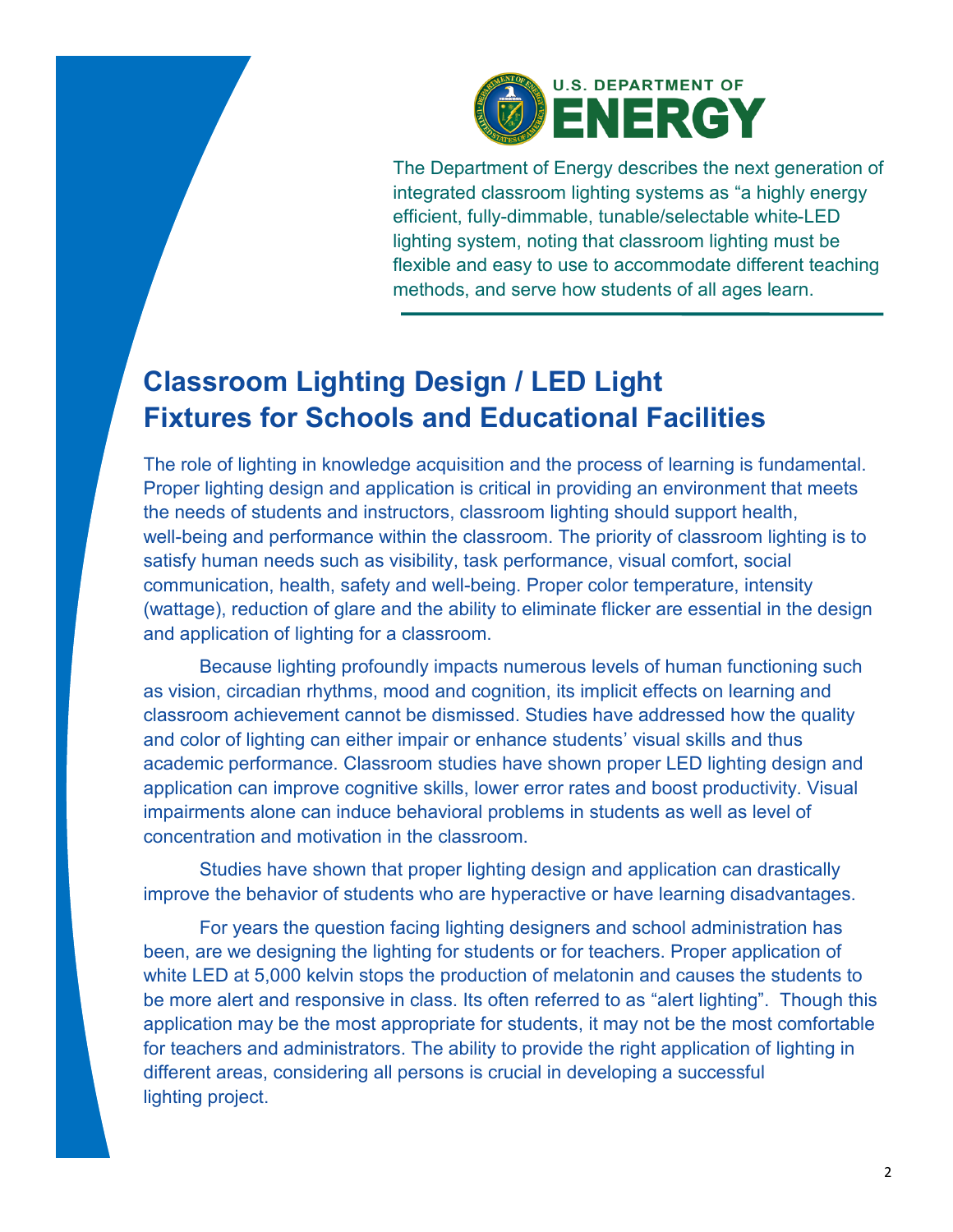#### **1. Improved Student Concentration and Performance**

One of the most important benefits of installing LED lights in a classrooms is the improved academic performance of students. Studies have found that quality LED lighting can improve concentration and boost a students learning ability. Dynamic Control, Selectable and Tunable LED Lighting can improve listening, verbal communication, social skill development and comprehension. As a critical element of the design that greatly influences how well the classroom meets the needs of students and teachers.

Quality white-LED provided with wattage options, color (kelvin) options, dimming capable and controls compatible, is critical in delivering the best lighting for the health, well-being, and highest level of performance for both students and teachers.

*NetZero USAs' White-LED retrofit solutions offer options for on-board wattage switching and color (kelvin) switching, are dimmable and controls compatible. From our Lensed Retrofit Kit to our Flat panel and Center Basket Panel Retrofits, fast and easy to install, these units provide the ability to tune every classroom or any room to exactly the right combinations of wattage and color (kelvin) to maximize energy savings and performance.* 

#### **2. Less Irritation for Special Needs and Autistic Students by Eliminating Sub-Visible Flicker**

According to the CDC, *1 in 44 children born today has some sort of Autism Spectrum Disorder (ASD)*. Autistic students are especially susceptible to the effects of fluorescent lighting with specific sensitivity to the sub-visible flicker. Flicker is also an issue for teachers and other students that have photophobia or photosensitivity and are prone to migraines. Many LEDs and especially TLEDs flicker at a faster rate than fluorescents and produce the same disruptive sub-visible discomfort.

*NetZero USA's LED retrofit products and new construction fixtures are designed and warrantied to operate with no-sub-visible or strobing, providing an improved learning environment.* 

#### **3. Reduction in Hyperactivity**

Color temperature (kelvins) has been shown to play an important role in students' health and performance. Studies show that cool color temperature can improve the behavior of students with learning disadvantages or hyperactivity disorder. Cool light color allows then to concentrate on projects and task more effectively. Hyperactivity is related to stress conditions, which can be aggravated by the radiation produced by the fluorescent lights. When the exposure to the radiation is decreased, performance and behavior improve.

*NetZero USA's Dynamic Control LED Retrofit Panels allow on-board controllability with 3 different wattage options and 3 different color (kelvin) options. Additionally, they are dimmable and controls compatible. Available in both Flat Panel and Center Basket designs, they provide the most options to install one retrofit product in most if not all arears with 9 different wattage and color (kelvin) combinations for tuning the light to each specific area and task.*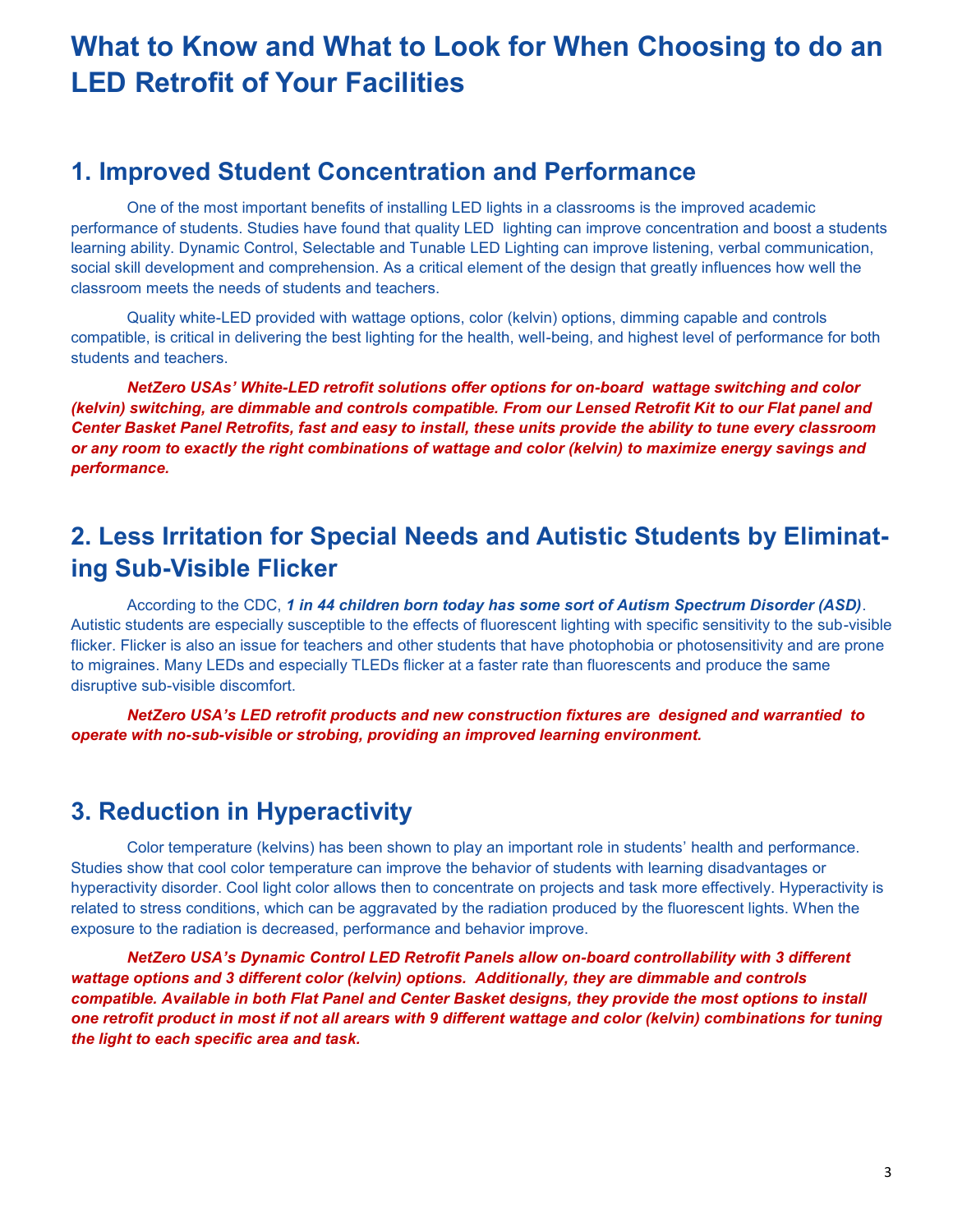#### **4. Alert Lighting (Stops the production of Melatonin)**

Our bodies have an internal clock called circadian rhythms that regulates our sleep, wake and other bodily processes. Our bodies contain an important gland called the pineal gland, which produces melatonin and serotonin, two hormones critical to the sleep cycle. Serotonin is responsible for keeping us alert, awake and aware, while melatonin is the hormone that helps us fall asleep. In the school year most children are inside during the pivotal morning hours, and most schools do not provide adequate "daylight" lighting inside, so students are not reaching their full potential of performance, health and well-being. Research has shown that students who are not exposed to [full spectrum,](https://www.makegreatlight.com/benefits/full-spectrum-light) or daylight, lighting early in the morning test poorer than students who have been exposed.

#### *NetZero USA only uses the highest level of "Matching Binned Diodes" for consistency, that produce "TURE" color temperatures (kelvins) with consistent power to provide "TRUE" colors (kelvins) in the 5000 kelvin range (alert lighting) to stop the production of Melatonin.*

In many schools districts, energy cost are second only to salaries. Schools that install high quality LED lighting retrofits won't just see increased academic performance, they'll also see significantly decreased energy bills. All LEDs though don't save money or at least don't produce the energy savings anticipated. Most LED products are affected by the power quality of the facility they're being installed in. Many LED products can run much higher wattage than claimed in their specifications. For an LED product to perform and provide the energy savings expected, there are many considerations from the diode milliamp capacity to the milliamps driven, the heat synch, type of driver, the quality of the internal components and wiring.

*NetZero USA's LED retrofit products and new fixtures are built to perform 24/7/365 and the provide consistent and long-life energy savings. NetZero USA provides a written "PERFORMANCE GAURANTEE", stating that we guarantee that our products will perform in your facility at or below the stated wattage in their respective specifications, regardless of the facilities power quality or other factors.*

#### **5. Maintenance Savings**

Every classroom , hallway, bathroom and office has lighting and the number of ballast and lamps in a school that maintenance workers have to replace can number into the thousands and in some cases into the tens of thousands. Schools using fluorescent lamps and ballast require maintenance crews to spend a significant portion of their working hours replacing lamps and ballast. Those lights not easily accessible, like those found in gyms and other spaces with high ceilings often require lifts and equipment or contracting out to an electrician.

*NetZero USA's Warranties provide not only for material but also for ON-SITE warranty fulfillment. If any NZUSA light fails for any reason (no small print) during its warranty period, NZUSA will replace it ON-SITE at your facility through our NZUSA Maintenance Division.*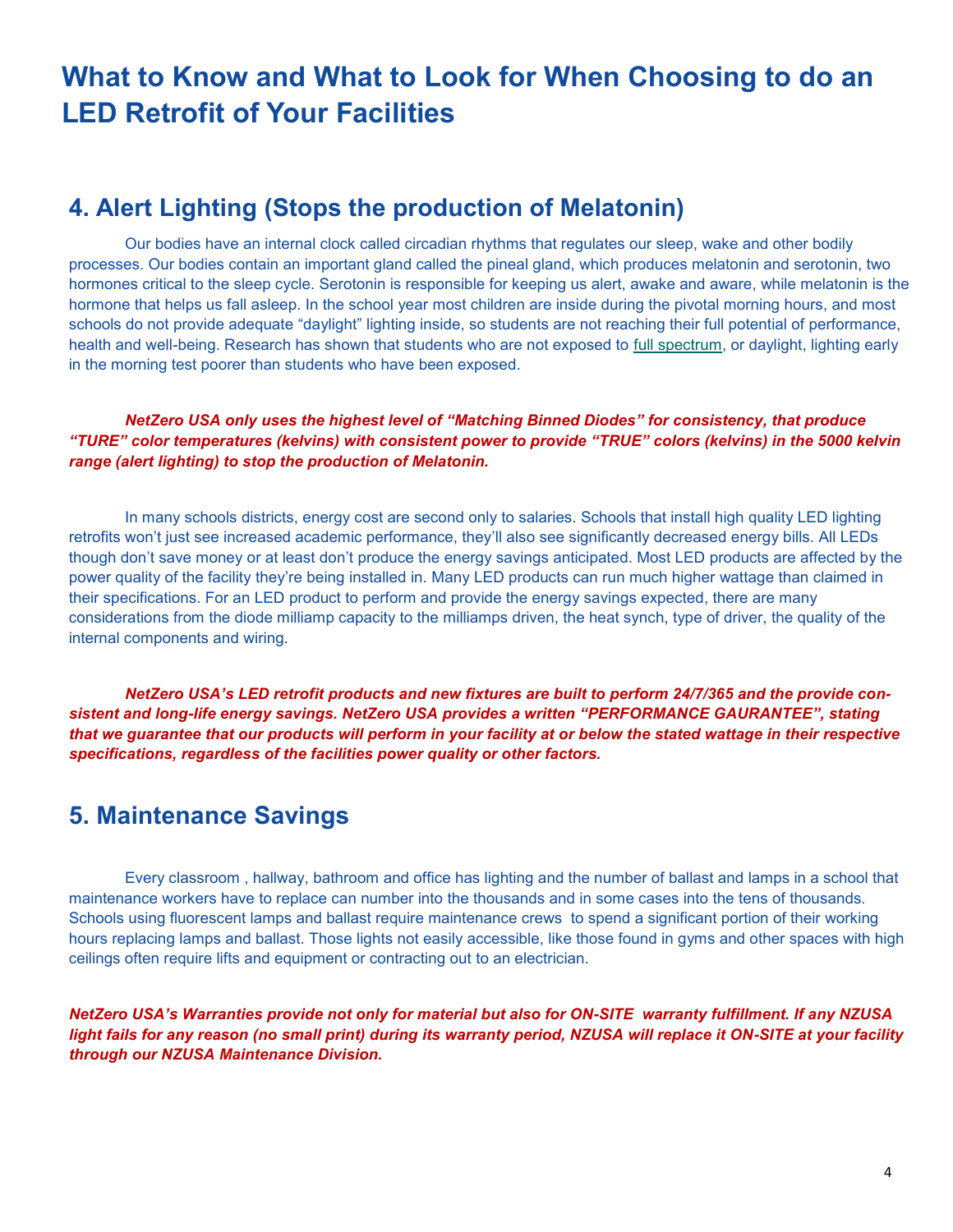#### **6. LED Driver Replacement**

In any LED product, the driver is the weakest component. Driver replacement has become a huge issue within the LED industry. Most manufacturers now provide a pass-though OEM warranty on the driver and exclude it from their warranty. Additionally, LED drivers are unlike fluorescent ballast in that, when a driver fails, you can't just simply purchase new driver as a replacement. Every LED product, light, retrofit, new fixture, etc., has a very specific power configuration of volts and amps that drive that particular LED product. Installing a new driver that doesn't match the original driver configuration will either over or under drive the LEDs and dramatically shorten the life and performance.

*NetZero USA has addressed this issue by providing the first "LEGACY DRIVER GAURANTEE" in the industry. NZUSA warrants ALL Components of our products and has no OEM pass-through warranties. We manufacture our own products and warranty 100% of all the components.* 

*Our "LEGACY DRIVER GAURANTEE". Guarantees that we will have the correct driver for you to purchase after the warranty period for an additional five years after the warranty expires. Having access to the correct driver replacement allows you to realize the maximum life expectancy of the technology and in some cases up to 30 years.* 

#### **7. Emergency Lighting Compatible**

Most TLEDs and some LED Retrofits are not compatible with emergency lighting and are not UL924 compliant.

*All of NetZero USA's LED Retrofit options are emergency compatible and conform to UL924.* 

#### **8. Energy Savings**

In many schools districts, energy cost are second only to salaries. Schools that install high quality LED lighting retrofits won't just see increased academic performance, they'll also see significantly decreased energy bills. All LEDs though don't save money or at least don't produce the energy savings anticipated. Most LED products are affected by the power quality of the facility they're being installed in. Many LED products can run much higher wattage than claimed in their specifications. For an LED product to perform and provide the energy savings expected, there are many considerations from the diode milliamp capacity to the milliamps driven, the heat synch, type of driver, the quality of the internal components and wiring.

*NetZero USA's LED retrofit products and new fixtures are built to perform 24/7/365 and the provide consistent and long-life energy savings. NetZero USA provides a written "PERFORMANCE GAURANTEE", stating that we guarantee that our products will perform in your facility at or below the stated wattage in their respective specifications, regardless of the facilities power quality or other factors.*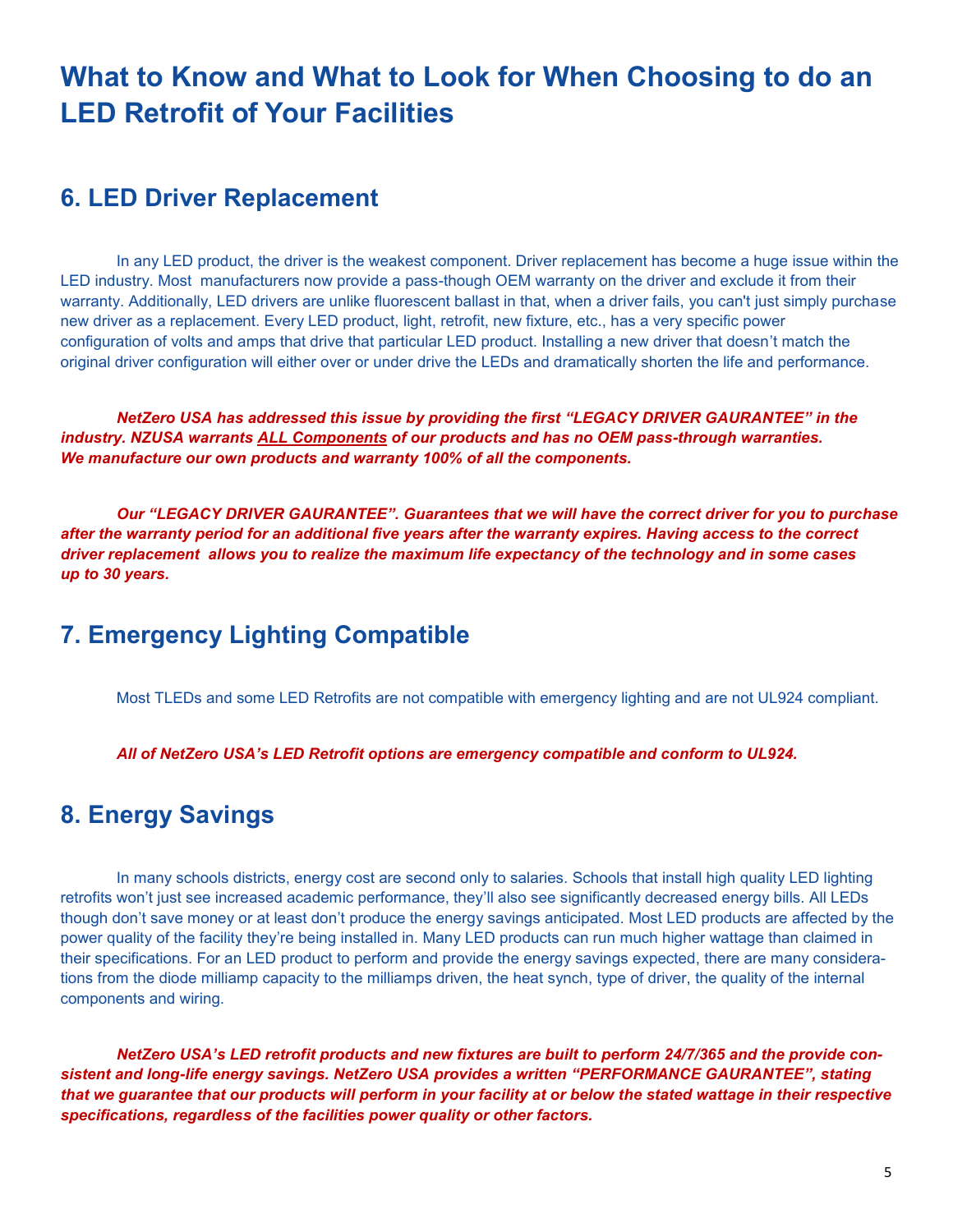#### **9. LED Driver Replacement**

In any LED product, the driver is the weakest component. Driver replacement has become a huge issue within the LED industry. Most manufacturers now provide a pass-though OEM warranty on the driver and exclude it from their warranty. Additionally, LED drivers are unlike fluorescent ballast in that, when a driver fails, you can't just simply purchase new driver as a replacement. Every LED product, light, retrofit, new fixture, etc., has a very specific power configuration of volts and amps that drive that particular LED product. Installing a new driver that doesn't match the original driver configuration will either over or under drive the LEDs and dramatically shorten the life and performance.

*NetZero USA has addressed this issue by providing the first "LEGACY DRIVER GAURANTEE" in the industry. NZUSA warrants ALL Components of our products and has no OEM pass-through warranties. We manufacture our own products and warranty 100% of all the components.* 

*Our "LEGACY DRIVER GAURANTEE". Guarantees that we will have the correct driver for you to purchase after the warranty period for an additional five years after the warranty expires. Having access to the correct driver replacement allows you to realize the maximum life expectancy of the technology and in some cases up to 30 years.* 

#### **10. Emergency Lighting Compatible**

Most TLEDs and some LED Retrofits are not compatible with emergency lighting and are not UL924 compliant.

*All of NetZero USA's LED Retrofit options are emergency compatible and conform to UL924.* 

#### **11. Lens Browning and Color Shifting**

Two if the biggest issues in the LED industry are the problems of "lens browning" and "color shifting". TLEDs, LED Retrofits and new LED fixtures are subject to lens browning or developing brown or black random spotting on the lens. Lens browning occurs when an LED manufacture chooses to cut cost and pricing by using recycled plastics or low quality plastic lens in their lens manufacturing. Several factors, including but not limited to poor heat synch, over driving the diodes will cause the recycled plastic to react and brown across the lens.

*NetZero USA only uses "Virgin Acrylic Powder" in the production of its lenses* **and warranties against lens browning.**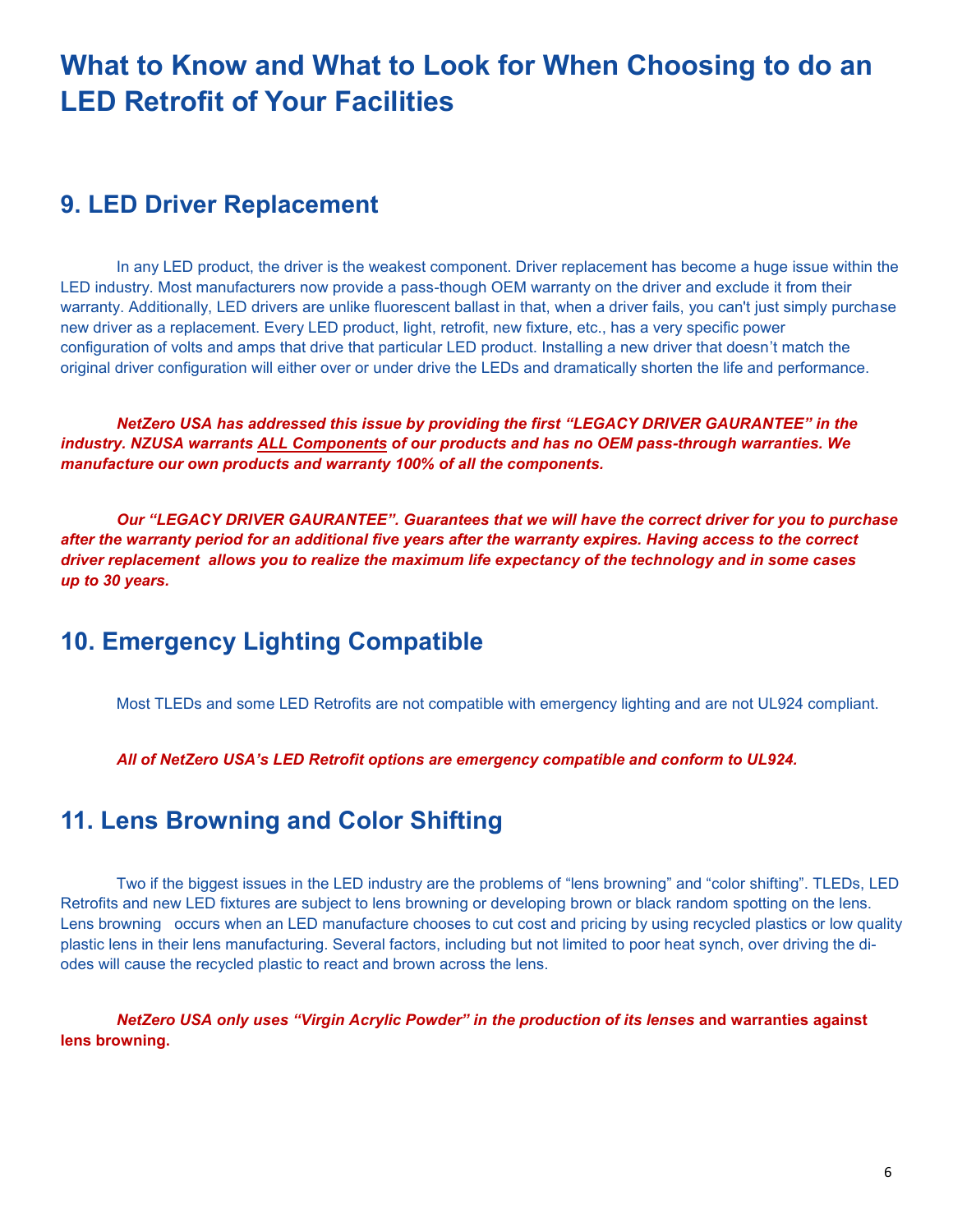#### **12. Lens Browning and Color Shifting (Continued)**

Color shift, also known as color maintenance and chromaticity shift, has been a issue in the lighting industry for a long time. Cheap, poorly made LED solutions and TLEDs are notorious for color shifting after just a few hundred hours of operation. A row of lights emitting a slightly different color is a common sight when these products are used. With all the benefits in providing a quality LED lighting retrofit can bring to a learning environment, all those benefits will be negated and the result will be a more difficult environment to focus and perform in.

*NetZero USA's LED retrofits and new fixtures avoid any color shift by using quality components. All of NZUSAs products are manufactured with the highest grade of "Binned Diodes. Binned diodes are diodes that are individually tested for voltage, color and output and then grouped together for manufacturing. Additionally, NZUSA products deliver WHITE-LED by using a higher level of phosphorus in the chip package, turning the blue*  light emitted by the diode into white LED light. Advanced thermal design and providing consistent current to the *diodes assures that NZUSA LED lighting will not color shift. NZUSA warranties against color shift.*

#### **13. Dimming and Controls Compatible**

Most TLEDs and many LED fixtures and retrofits are not dimmable and therefore are not controls compatible. As stated by the **U.S. DOE, "the next generation of integrated classroom lighting systems as a highly energy efficient, fully dimmable, tunable/selectable white-LED lighting system".** With the long life a quality LED retrofit offers, its critical to be able to integrate with controls today and/or in the future.

*All of NetZero USA's products including its LED Retrofit Kits and Panels are dimmable and controls compatible. More and more advanced control systems are being developed constantly. Integrating NetZero USA LED lighting retrofits now provides for the best environment for learning and working now and provides for integration into your existing or future control system.* 

#### **14. Warranties** (The biggest Issue in the Industry)

Warranties in the LED industry have become almost laughable. Many if not most manufacturers have changed their warranties significantly. In many cases, if you read the small print, they're warranting the housing and not the components or parts. Some won't even warranty the paint on the housing. Current warranties use pass-through OEM warranties from the component manufactures, such as the driver manufacturer and/or chip/diode manufacturer. **For many, their warranties directly say, "they in no way represent any energy savings".** Their warranties include multiple exclusions, including but not limited to a maximum of operating hours, ambient temperatures, a minimum of 15% to 20% of the diodes must fail before to be consider as warrantable, environmental issues, power quality issues, and always state, that the warranty is the exclusive decision of the manufacturer. Their warranties do not include labor and require you to take the fixture down, pack it up and ship it to them for their testing and determination of warranty. Labor is not covered and in most cases, the labor cost to take it down and replace it plus shipping, exceeds to original cost of the light or retrofit.